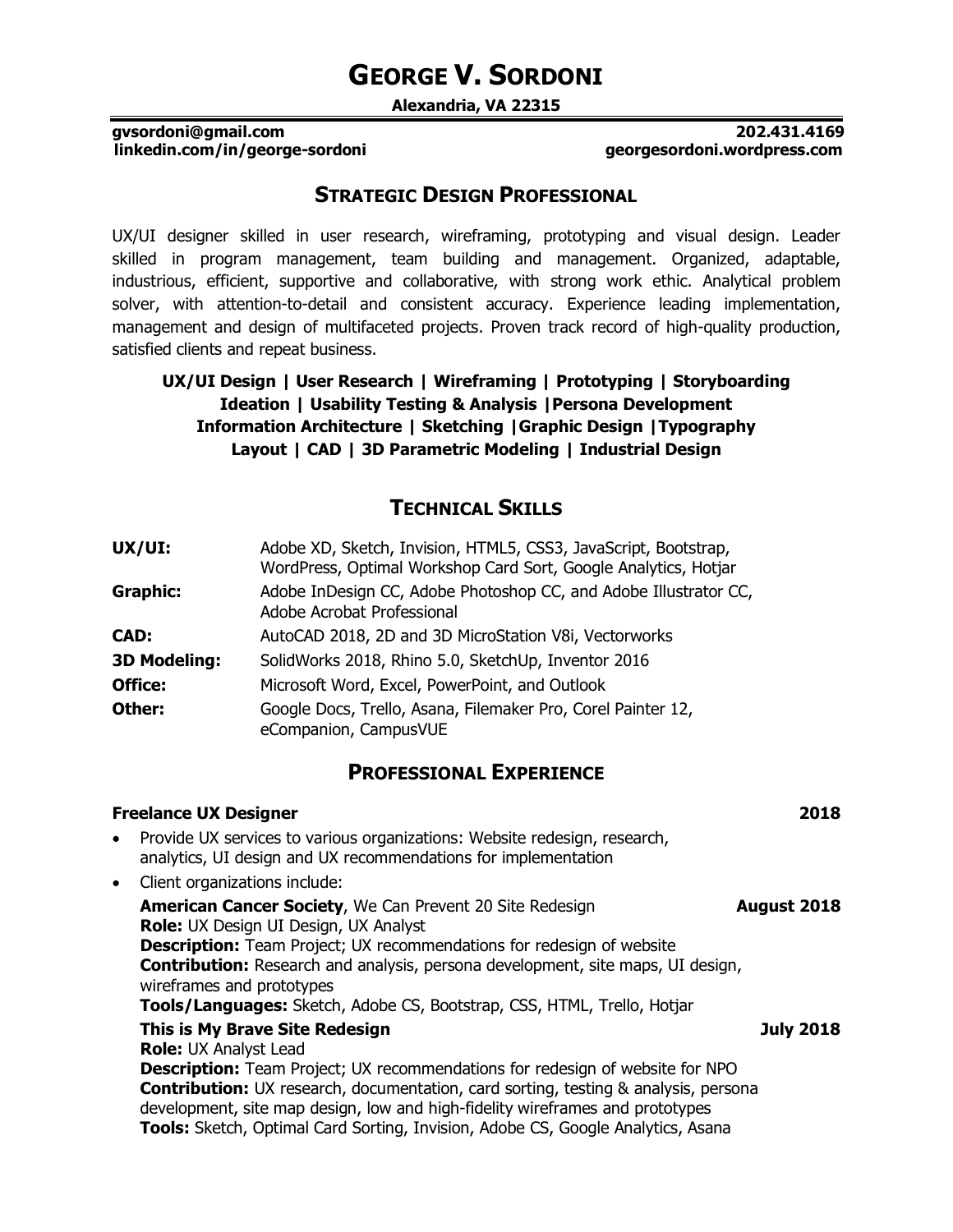#### **CAPITOL EXHIBIT SERVICES, INC.,** Manassas, VA **2016–2018**

#### **Designer**

- Created for new museum galleries, visitor centers and trade shows:
	- $\circ$  Original exhibition designs, floorplans and elevations
	- $\circ$  Three dimensional views, renderings and graphic design layouts
- Originated position of point person for setup drawings in trade show department
- Originated position of point person/expert for 2D and 3D CAD drawings in design department
- Quickly developed expertise in Aluvision vendor display systems
- Initiated practice of digitally inventorying display system components in database
- Planned and developed mechanical and detail drawings that communicated fabrication of exhibit components

## **THE ART INSTITUTE OF WASHINGTON**, Arlington, VA **2004–2016**

## **Academic Department Director**, School of Design 2015–2016

Directed, managed and coordinated 5 academic programs: Advertising (BA, Diploma); Art Foundations; Graphic and Web Design with Graphic concentration (BFA, AA); Graphic and Web Design with Web concentration (BFA, AS, Diploma); Interior Design (BFA), CIDA accredited.

- Rebuilt School of Design following absence in leadership to be efficiently functioning, wellorganized department with dedicated team of employees.
- Implemented systems, streamlined and improved efficiency, and assembled team of dedicated professionals who quickly demonstrated dramatic rise in loyalty, motivation and enthusiasm, allowing for increased efficiency and team cohesiveness.
- Achieved and maintained fiscal balance for department and scrupulously maintained full regional and state accreditation.
- Streamlined academic advising, scheduling, and registration of School of Design students, resulting in dramatic increase in number of students advised and registered accurately and on time.
- Maintained, updated and corrected errors and inconsistencies in student degree audits for all School of Design students, eliminating potential future errors by students in curriculum matrices.

### **Full Time Faculty**, Design 2004–2015

Taught beginning, mid-level and upper-level graphic design, art foundations and digital imaging classes and some web design, advertising and interior design classes.

- Revitalized and reformulated design courses in Graphic Design Department and in School of Design, making each more relevant to current industry needs.
- Redesigned and taught portfolio course for multiple majors in School of Design and for Graphic Design department. Directed graduating students in completing portfolios, in fabricating selfpromotional personal identity systems and in planning and executing portfolio shows; facilitated successful transitions of students to industry jobs.
- Led teams: Art Direction, Project Management and course development in Honors Studio (Studio 390) and Environmental Graphic Design classes; art direction and oversight of student projects for nonprofit clients. Real-life relationships met with great success and benefited both community and students; results were gratifyingly and overwhelmingly positive.
- Initiated and coordinated 3-D Graphic Design (includes 3-D Design, Environmental Graphic Design and Package Design), filling void of much needed dimensional component in student portfolios.